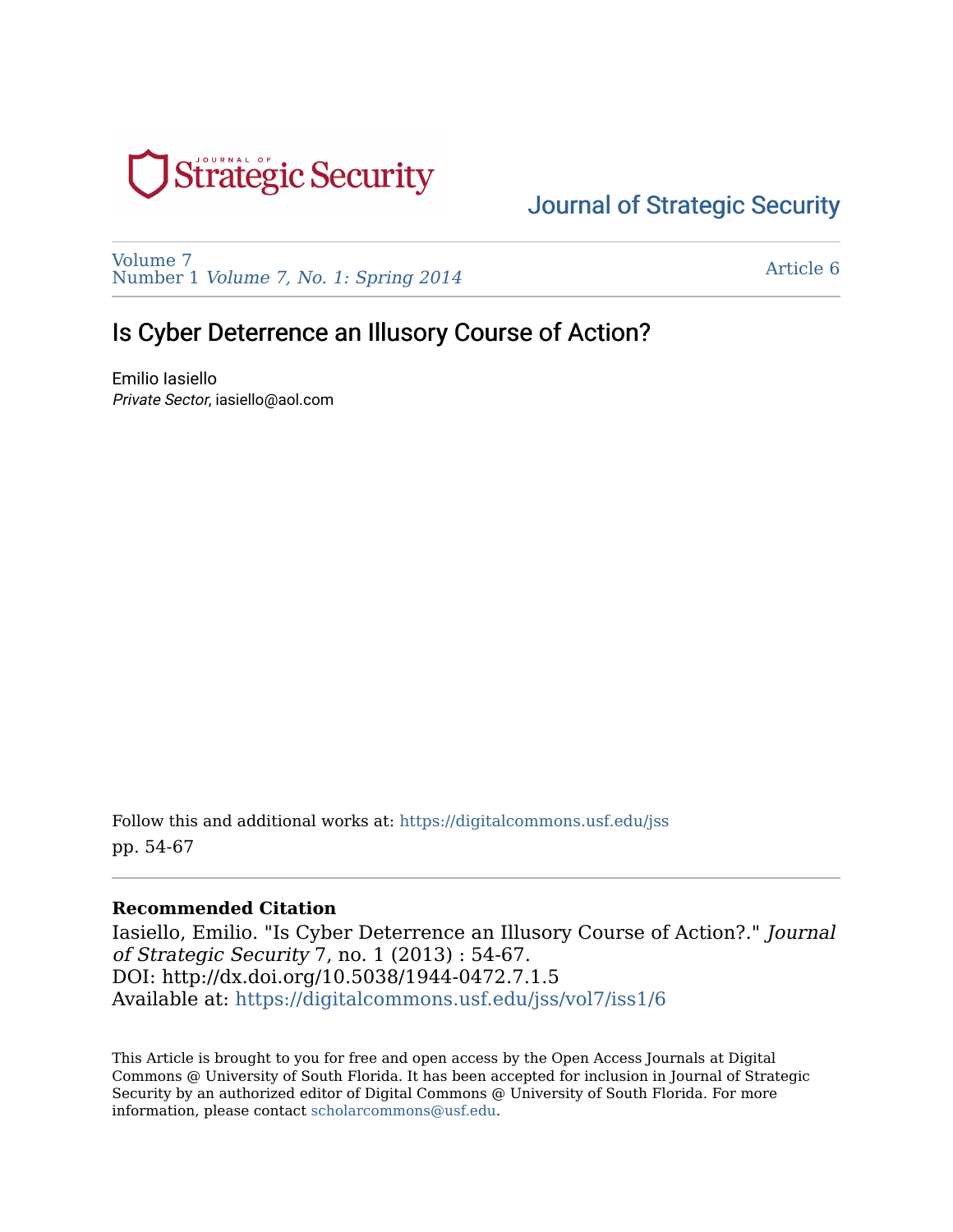## **Is Cyber Deterrence an Illusory Course of Action?**

#### **Abstract**

With the U.S. government acknowledgement of the seriousness of cyber threats, particularly against its critical infrastructures, as well as the Department of Defense officially labeling cyberspace as a war fighting domain, the Cold War strategy of deterrence is being applied to the cyber domain. However, unlike the nuclear realm, cyber deterrence must incorporate a wide spectrum of potential adversaries of various skill, determination, and capability, ranging from individual actors to state run enterprises. What's more, the very principles that achieved success in deterring the launch of nuclear weapons during the Cold War, namely the threat of severe retaliation, cannot be achieved in cyberspace, thus neutralizing the potential effectiveness of leveraging a similar strategy. Attribution challenges, the ability to respond quickly and effectively, and the ability to sustain a model of repeatability prove to be insurmountable in a domain where actors operate in obfuscation.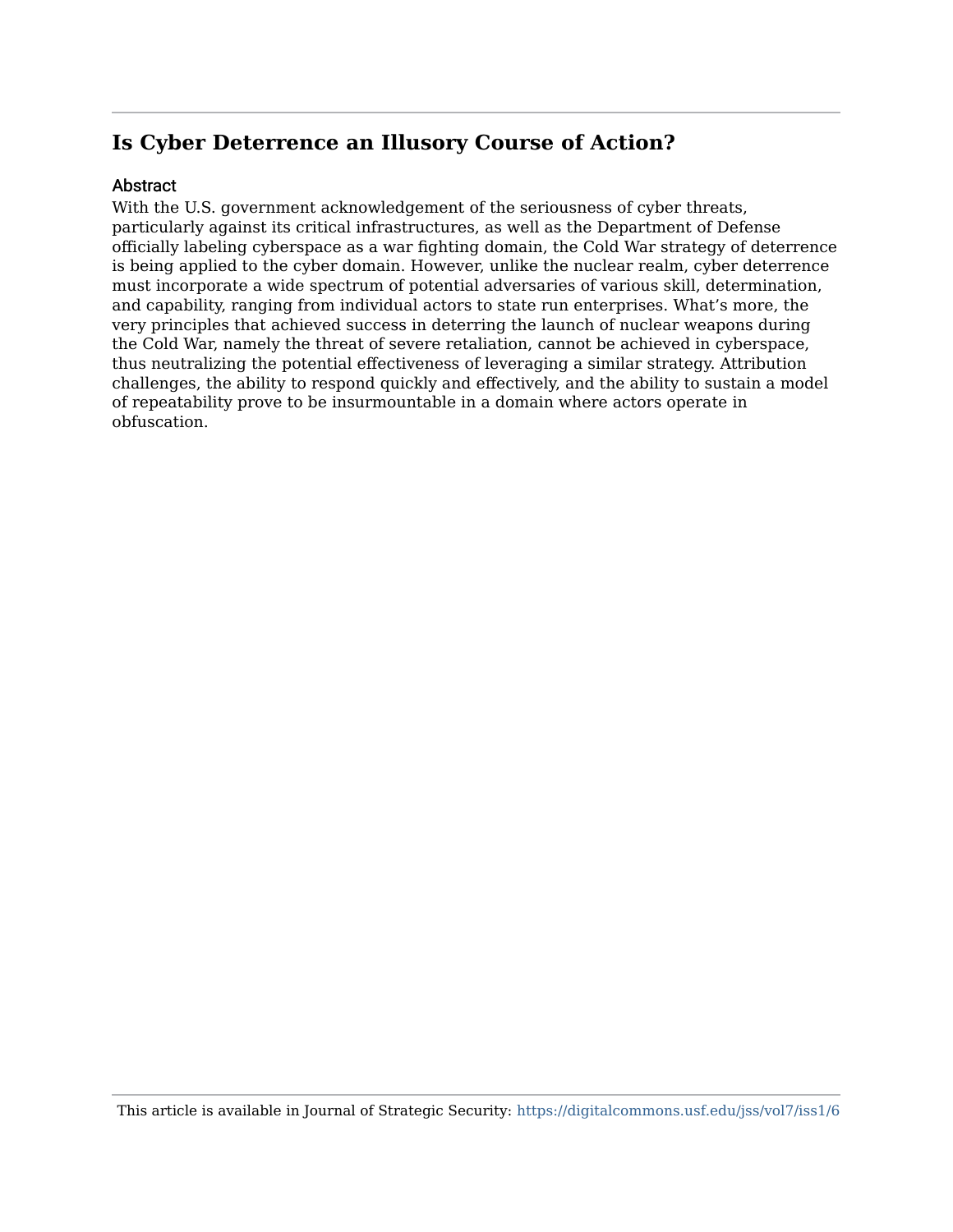## **Introduction**

With the U.S. government (USG) acknowledgement of the seriousness of cyber threats, particularly against its critical infrastructures, as well as the Department of Defense (DoD) officially labeling cyberspace as a war fighting domain, security experts, policymakers, and think tank researchers have resurrected a potential Cold War strategy to implement against the new threats fermenting in cyberspace.<sup>1</sup> It is argued that the same principles that successfully contributed to nuclear deterrence with the Soviet Union can be applied to cyberspace and the hostile actors that operate within. However compelling, similar strategies are not transferrable and the key factors that made nuclear deterrence a viable solution does not carry the same value in cyberspace. While only a handful of states have demonstrated the capability to develop nuclear weapons, more than 140 nations have or are developing cyber weapons, and more than thirty countries are creating military cyber units, according to some estimates. Moreover, this threat actor landscape does not consist of nation states alone. Included are cyber criminals, hackers, and hacktivists of varying levels of sophistication and resources willing to use their capabilities to support nefarious objectives. $2$ 

There are advocates favoring the implementation of a cyber deterrence strategy to mitigate the volume of hostile cyber activity against public and private sector interests. However, too many factors—including attribution challenges and sustainability against this vast threat actor landscape—inhibit cyber deterrence options from achieving their desired outcome in the near term. What's more, other deterrent strategies such as those employed against nuclear weapon use, terrorism, and rogue state behavior is not suitable models for the cyber realm. Despite some commonalities, the cyber domain lacks the transparency and actor visibility required to develop deterrence measures. Despite these hindrances, nation states should seek to develop, refine, and implement national level cyber security strategies that focus on cyber defense improvements and enforce accountability to measure their successes. While there will always be sophisticated actors able to thwart the most robust cyber security defenses, the success of hostile activity against networks are the result of poor cyber security practices such as unpatched systems and users not well trained in information assurance principles. Cyber security is an ongoing effort that needs to be relentlessly monitored and adapted to a constantly changing threat environment.

## What is Cyber Deterrence?

Before one embraces the design and development of a nation state cyber deterrent strategy, it is important to understand the basic concepts of deterrence and what it entails for a strategy of cyber deterrence. At its base, a deterrence strategy seeks to influence an adversary from not

*http://www.whitehouse.gov/sites/default/files/rss\_viewer/international\_strategy\_for\_cyberspace.pdf*; "Department of Defense's Strategy for Operating in Cyberspace," *U.S. Department of Defense*, July 2011, available at: *http://www.defense.gov/news/d20110714cyber.pdf.*

"Civilians in Cyberwarfare: Casualties," *SMU Science & Technology Law Review* 13 (2010): 249; Graham H. Todd, "Armed Attack in Cyberspace: Deterring Asymmetric Warfare with an Asymmetric Definition," *Air Force Law* 

*Review* 64 rev 96 (2009); William J. Lynn, III, "The Pentagon's Cyberstrategy, One Year Later: Defending Against the Next Cyberattack," *Foreign Affairs* (September 28, 2011), available at:

*www.foreignaffairs.com/articles/68305/william-j-lynn-iii/the-pentagons-cyberstrategy-one-year-later.*

 1 "International Strategy for Cyberspace," *The White House*, May 2011, available at:

<sup>&</sup>lt;sup>2</sup> "Nuclear Weapons: Who Has Them At a Glance," Arms Control Association, April 2013, available at: *http://www.armscontrol.org/factsheets/Nuclearweaponswhohaswhat*; Susan W. Brenner and Leo L. Clarke,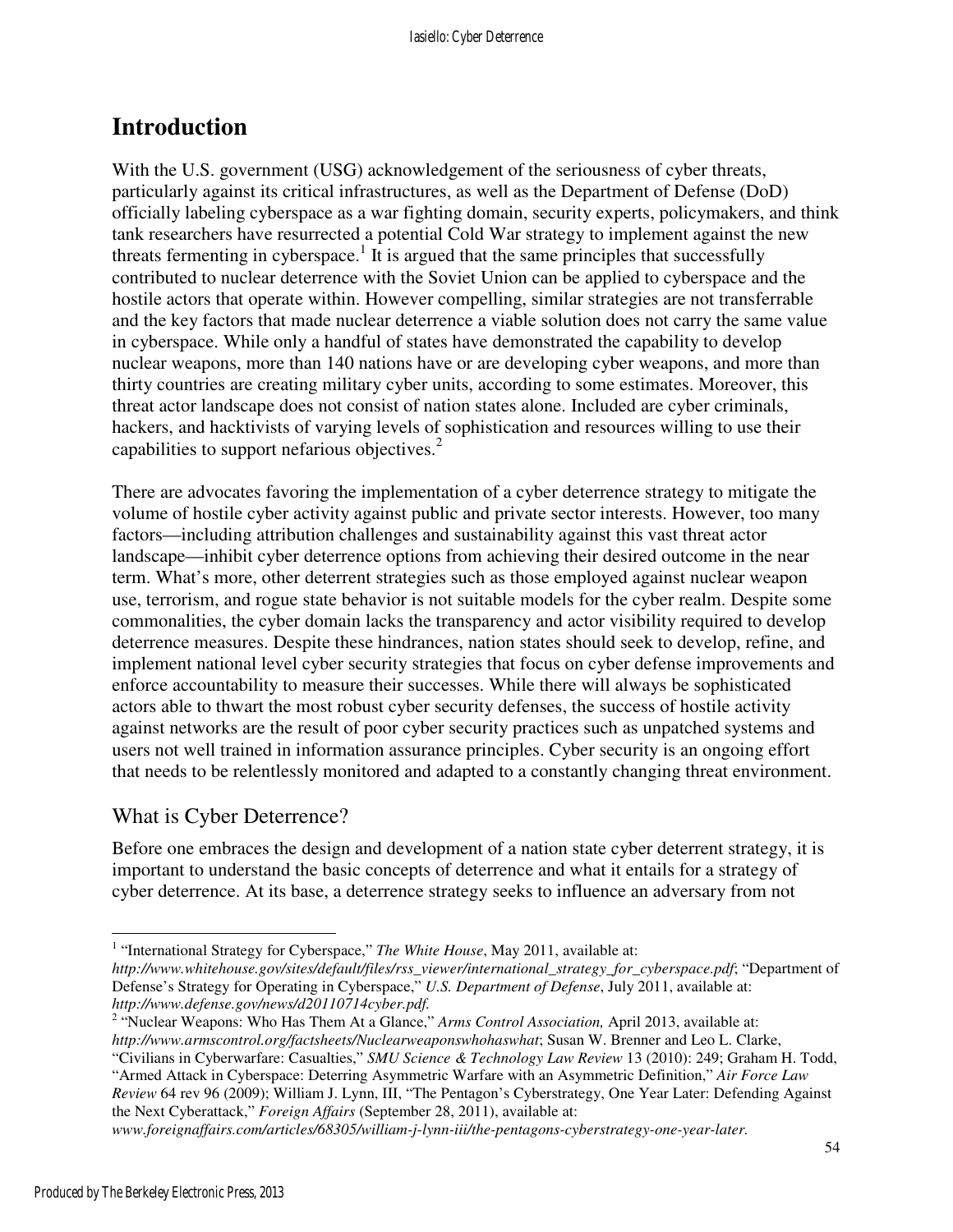attacking a target by making him believe the costs and consequences will outweigh any potential benefits. Therefore, a working definition by the author and perhaps more importantly what it involves and its intended effects may sound something like this:

"Cyber deterrence is a strategy by which a defending state seeks to maintain the status quo by signaling its intentions to deter hostile cyber activity by targeting and influencing an adversary's decision making apparatus to avoid engaging in destructive cyber activity for fear of a greater reprisal by the initial aggressor."

With this baseline understanding, it is equally essential to identify the types of deterrence that are available and have been used throughout the course of history. Although there are a myriad iterations and subsets, there are largely two types of deterrence strategies employed by the United States—deterrence by punishment and deterrence by denial.

• **Deterrence by punishment** intimates to an attacker that there will be significant punishment in retaliation for an attack.<sup>3</sup> In this scenario, retaliation need not be limited to specific actions, but can incorporate other means as well, such as kinetic strikes or more diplomatic means such as economic sanctions.<sup>4</sup> An example of deterrence by punishment is the Cold War's mutually assured destruction doctrine wherein the threat of using a nuclear weapon prevented an adversary from using a similar weapon.

Applying the same principle to cyberspace, deterrence by punishment can take the form of digital actions such as a retaliatory cyber strike against perpetrators of a cyber attack, or a pre-emptive strike against adversary's mounting an attack against networks. However, deterrence by punishment against a cyber attack could also entail kinetic attacks against targets, diplomatic bargaining, or economic sanctions. If one believes that the United States was behind the STUXNET attack that targeted Iranian nuclear centrifuges, this could be perceived as a pre-emptive deterrence by punishment against Iran for continuing to refine its uranium enrichment procedures.

• **Deterrence by denial** is less conflict driven, seeking to convince potential attackers that their effort will not succeed and they will be denied the benefits they seek.<sup>5</sup> The benefit of this strategy is that it may be based on defensive measures and thus not only be a means of preventing the enemy from acting but also providing a solution in case the challenger decides to act.<sup>6</sup> An example of this type of deterrence is the U.S. naval blockade around Cuba in 1962. In this instance, the United States opted to deny entry to Russian ships from entering Cuban waters rather than deploying air strikes against Cuban missile sites.

 $\overline{a}$ <sup>3</sup>Jeffrey W. Knopf, "Use With Caution: The Value and Limits of Deterrence Against Asymmetric Threats," *World Politics Review* (June 11, 2013), available at: *http://www.worldpoliticsreview.com/articles/13006/use-with-cautionthe-value-and-limits-of-deterrence-against-asymmetric-threats.*

<sup>4</sup>Amir Lupovici, "Cyber Warfare and Deterrence: Trends and Challenges in Research," *Military and Strategic* 

Affairs 3:3 (December 2011): 54.<br><sup>5</sup> Knopf, "Use With Caution: The Value and Limits of Deterrence Against Asymmetric Threats."

<sup>&</sup>lt;sup>6</sup> Lupovici, "Cyber Warfare and Deterrence: Trends and Challenges in Research," 54.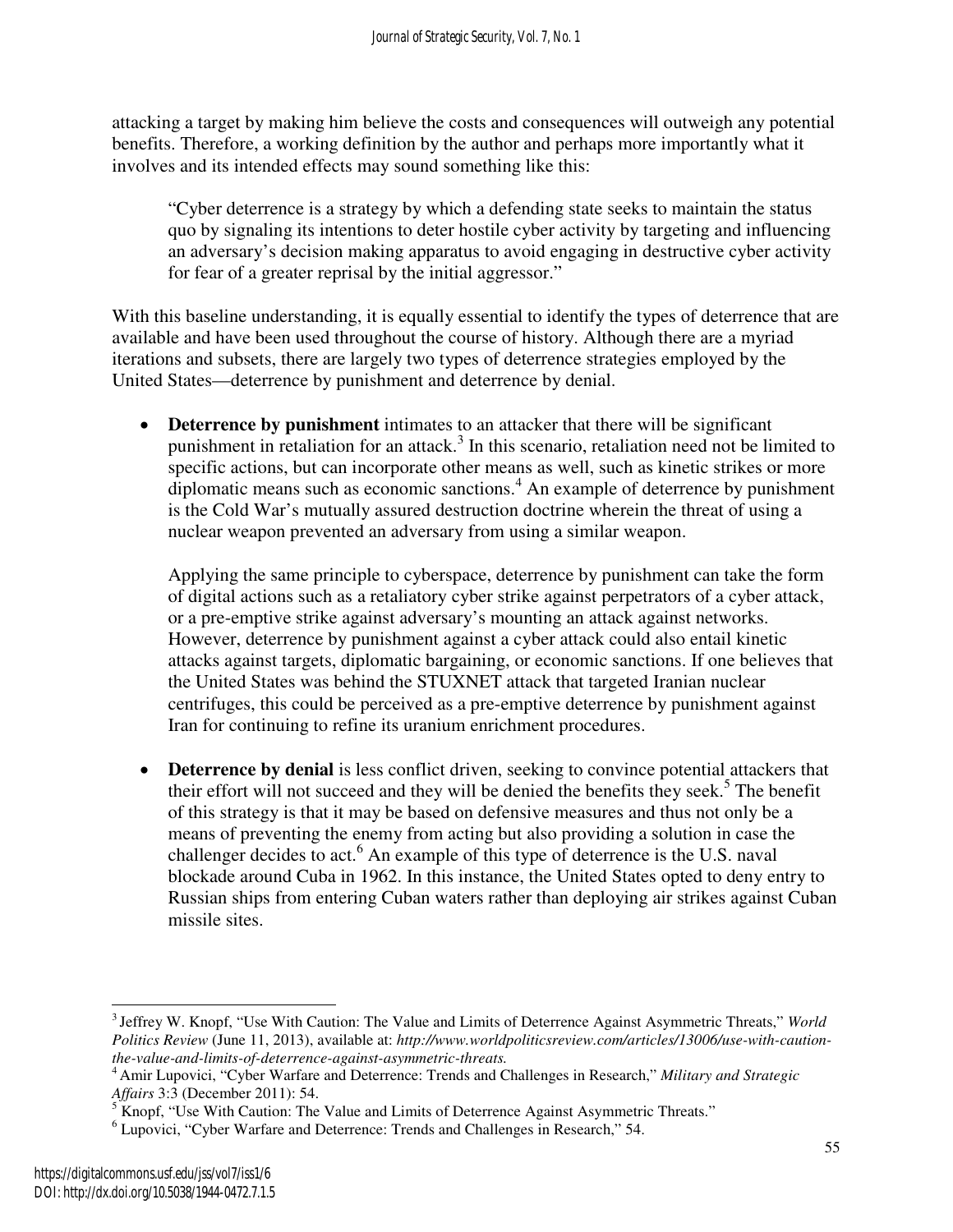In cyberspace, deterrence by denial assumes a more traditional defensive role by discouraging or frustrating attacks via robust, proactive, and costly defenses. It requires a large, focused commitment by the government to secure the systems and networks under its control, in tandem with the full cooperation of the private owners of the infrastructure.<sup>7</sup> The cost increases significantly given the breadth of this endeavor including the use of advanced security practices and the adoption of trusted hardware and software components.<sup>8</sup>

### Necessary Factors for Effective Cyber Deterrence

Cyber deterrence is difficult to execute, as there are several factors that must occur in order to achieve the results of either subset of deterrence strategy. A cyber deterrence strategy must have established parameters from which to operate successfully. Without them, an adversary will not be able to receive and process the defender's intent, which runs the risks of misunderstanding or misinterpreting them, thereby increasing the risk of escalation and quite possibly, that of state on state confrontation.

### *Communication*

Part of any deterrence strategy is to be able to effectively communicate to the international community, and particularly adversaries, on what is acceptable and what are redlines that will be addressed if crossed. In *Arms and Influence*, author Thomas Schelling notes that successful deterrence using either punishment or denial methods depends upon effective communication between a state and the entity it wishes to deter.<sup>9</sup> Working in tandem with communication is the notion of credibility. A nation state must not just pronounce activity it considers crossing redlines, but must be prepared to act as a result of that activity. A nation state risks losing its international credibility when it fails to do this. An example of this occurred in 2012 when President Barack Obama proclaimed that any use of chemical weapons by the Syrian government against its citizenry would result in a crossed redline.<sup>10</sup> However, once intelligence confirmed that chemical weapons had been used six months later, Obama still had not acted to back up his public assertion.<sup>11</sup> By refusing to back up his bold statement, the United States lost some of its credibility. Even after it agreed to supply the Syrian rebels with arms in July 2013, many in the international community viewed this as "too little too late."<sup>12</sup>

In cyberspace, communication assumes an important function given that the domain is one steeped in ambiguity. Effective communication would require a consensus for operating norms of behavior in cyberspace, a difficult endeavor to achieve as evidenced when the United States and China failed to identify common language in the July 2013 Strategic and Economic

-

<sup>7</sup> David Elliott, "Deterring Strategic Cyberattack," *IEEE Security & Privacy* 9:5 (September/October 2011): 36-40.

<sup>8</sup> W.K. Clark and P.L. Levin, "Securing the Information Highway," *Foreign Affairs,* Nov./Dec. 2009: 2-10. <sup>9</sup> Jonathan Solomon, "Cybercdeterrence between Nation States: Plausible Strategy or Pipe Dream?" Strategic Studies Quarterly (Spring 2011): 2.

<sup>10</sup> "Obama Warns Al-Asad Against Chemical Weapons, Declares 'World is Watching,'" *CNN Online*, December 3, 2012, available at: *http://www.cnn.com/2012/12/03/world/meast/syria-civil-war.*

<sup>11</sup> Terrence Burlij and Christina Bellantoni, "Syria Crossed Obama's Redline. What Happens Next?" *PBS Online*, June 14, 2013, available at: *http://www.pbs.org/newshour/rundown/2013/06/administration-sharpens-focus-onsyria-with-chemical-weapons-report.html.*

<sup>&</sup>lt;sup>12</sup> "Few Satisfied, But U.S. Presses Syrian Arms Effort," *Las Vegas Sun Online*, July 26, 2013, available at: *http://www.lasvegassun.com/news/2013/jul/26/us-obama-aid-to-syria/*.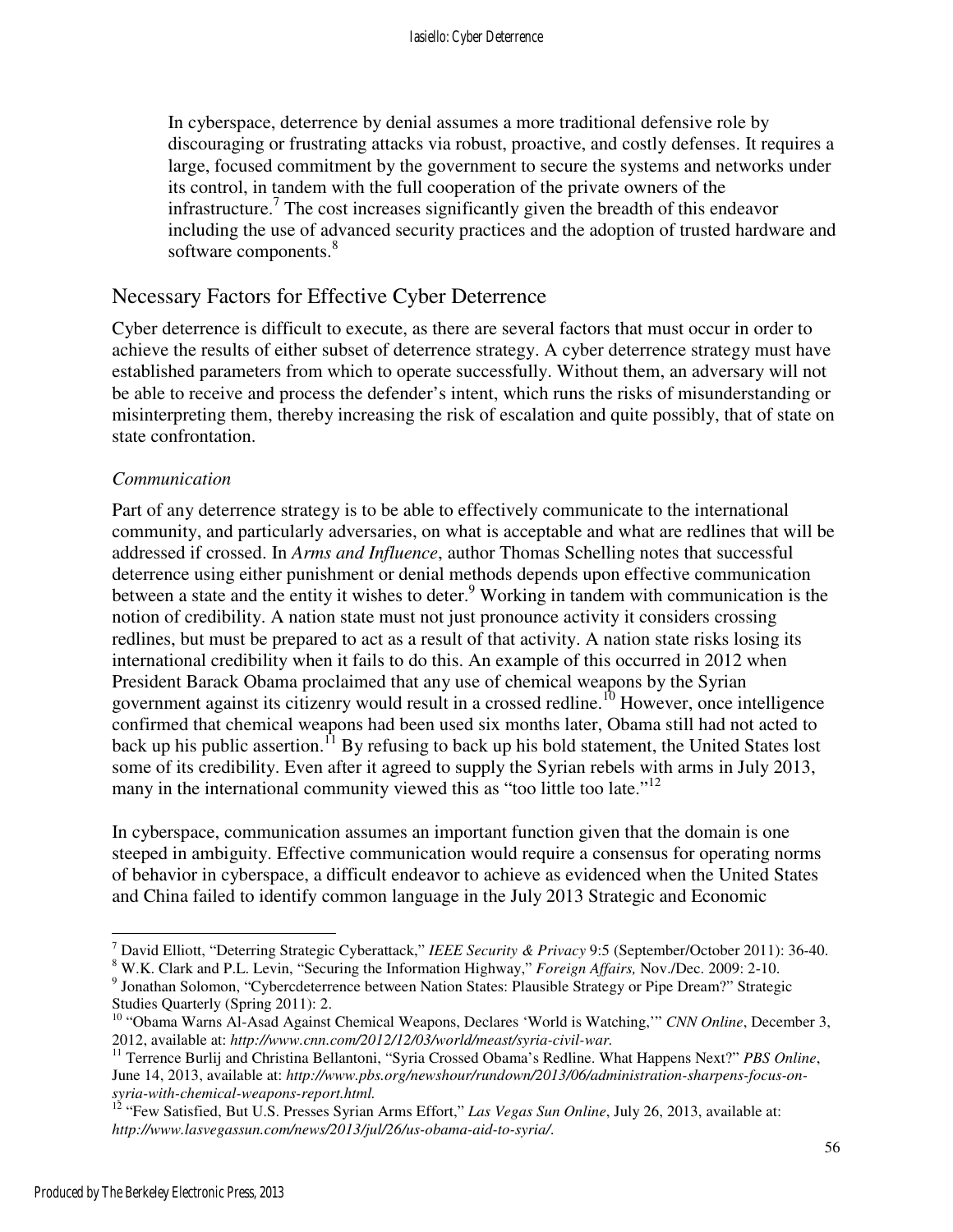Dialogue.<sup>13</sup> The United States prefers to use the term "cyber security" to focus on the technologies and networks of automated machines, whereas countries like China and Russia prefer to use the broader term "information security" to include the information resident on or passing through networks as well as the technologies themselves.<sup>14</sup> The key to this discrepancy rests in the activities that occur in cyberspace; China is pursuing a broader interpretation to be able to dictate and control the content and information to which its citizenry has access, whereas the U.S. supports the policy of Internet freedom. As of the second December 2013 meeting of the China - U.S. Cybersecurity Working Group, the two countries remain at an impasse in finding common ground on definition language. Without a common lexicon in place, communication between the two sides is fated to remain in disagreement, failing to achieve consensus on how the Internet should be used appropriately. Similarly, when addressing hostile activities in cyberspace where the actors are foreign to each other, the inability to communicate further impedes the ability to send clear messages and deescalate tensions. The 2001 Council of Europeled Convention on Cybercrime provides a good framework from which agreed upon terminology can be achieved. The agreement successfully identifies key terminology agreed upon by all signatories. To date, there have been forty-one ratifications/accessions to the Convention. Notably, while listed as a non-member state, Russia has yet to sign or ratify the agreement, and China has not joined indicating their reluctance to accept terminology agreed to by Western States.<sup>15</sup>

### *Signaling*

Signaling game logic has been applied to many areas of international politics in the past decade, including decisions to go to war, crisis bargaining, international economic negotiations, regional integration, and foreign policies of democratic states.<sup>16</sup> Whether in peacetime or war, a key element of any cyber deterrence strategy includes the ability to properly signal intentions to the receiver. Without the ability to signal, cyber deterrence by punishment is rendered ineffective and runs the risk of being misunderstood or misinterpreted, increasing the risk of escalation and conflict. For example, prior to the execution of deterrence by punishment, the defending state must clearly signal its discontent to the aggressor (whether a nation state or non-state actor) in such a way that the aggressor interprets it correctly, understands it, and concludes that the potential costs of undertaking such action far outweigh any potential benefits. However, it should be noted that the signaling nation state must have an established body of work and credibility conducting successful and destructive cyber retaliation for signaling to be effective. If the adversary does not believe the credibility of a signaling nation state or if it flat out does not care, it is immaterial how much signaling is completed. In this case, the aggressor will not be deterred by threat of punishment.

Like communication, signaling in cyberspace can be easily misinterpreted, ignored, or not even noticed by the aggressor. Signaling can be done overtly, covertly, or through diplomatic,

 $\overline{a}$ <sup>13</sup> Bill Gertz, "U.S., China Strategic and Economic Dialogue Criticized," *Washington Free Beacon*, July 16, 2013, available at: *http://freebeacon.com/u-s-china-conclude-strategic-and-economic-dialogue-talks/.*

<sup>&</sup>lt;sup>14</sup> Tim Farnsworth, "China and Russia Submit Cyber Proposal," Arms Control Association, November 2011,

available at: *http://www.armscontrol.org/act/2011\_11/China\_and\_Russia\_Submit\_Cyber\_Proposal.* <sup>15</sup> "Convention on Cybercrime," *Council of Europe*, CETS No. 185, November 25, 2013, available at:

*http://conventions.coe.int/Treaty/Commun/ChercheSig.asp?NT=185&CL=ENG.*

<sup>16</sup> James Igoe Walsh, "Do States Play Signaling Games?" *Cooperation and Conflict: Journal of the Nordic International Studies Association* 42:4 (2007): 441.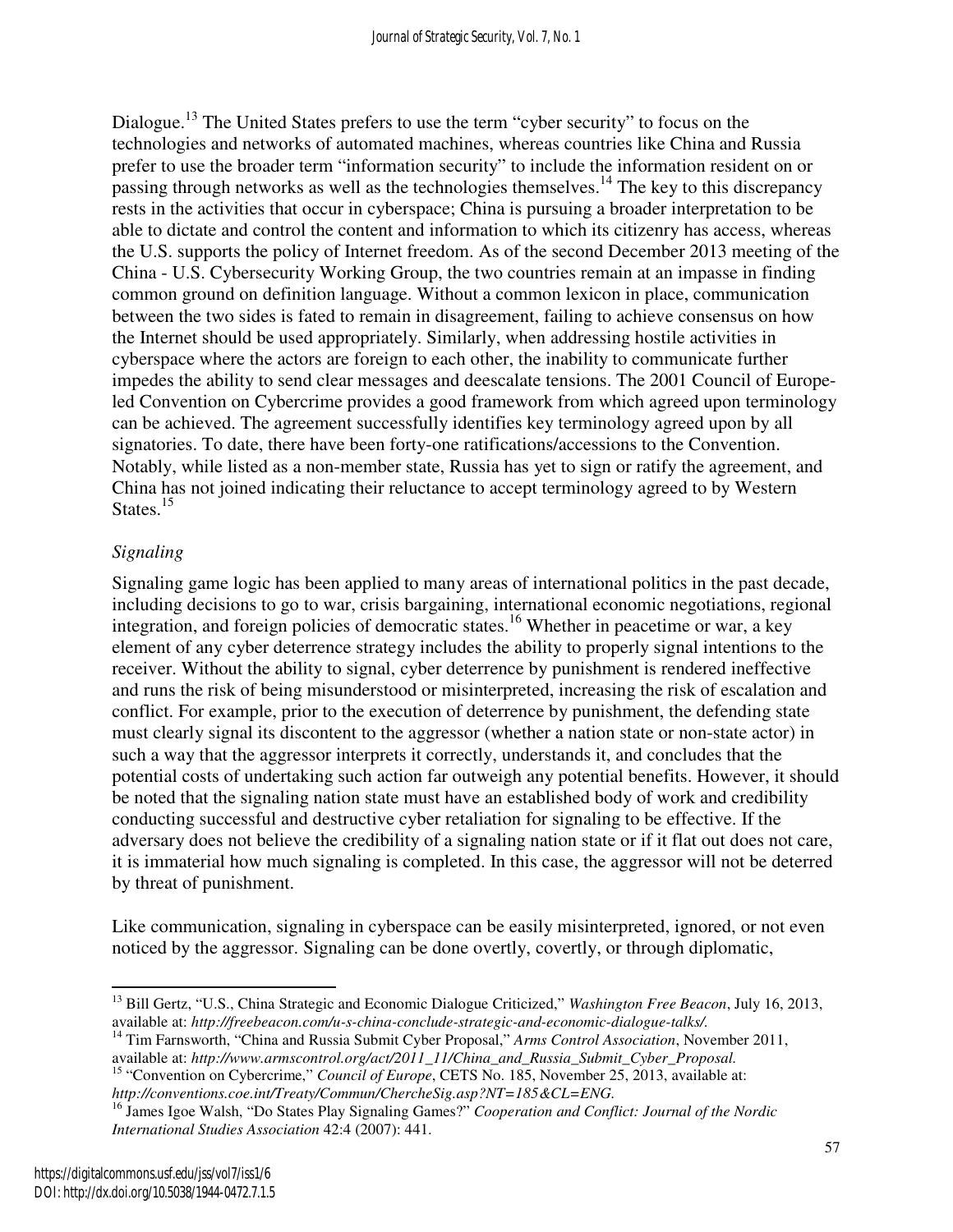economic, or military channels. Take for example the STUXNET incident. If the United States government were responsible for the deployment of STUXNET on Iranian centrifuges, the USG may have signaled to the Iranian government through diplomatic channels that such an action without revealing the intended target—would transpire if Iran did not cease its enrichment process. Thus, when the centrifuges broke down and were replaced, it would have been clear that United States was behind the event. Another example of potential signaling in cyberspace would be the use of distributed denial-of-service (DDoS) attacks. Continuing with the STUXNET scenario, U.S. banks were targeted by DDoS attacks shortly after the discovery of STUXNET. Many U.S. lawmakers immediately suspected the Iranian government to having conducted or orchestrated the attacks via proxies.<sup>17</sup> If Iran was responsible, prior signaling through diplomatic or third party channels without revealing specific targets would have clearly conveyed to the USG that Iran was not only responding to the STUXNET attack, but also that it had a cyber capability to do so as well.

#### *Attribution*

It is extremely difficult to determine attribution in cyberspace where savvy operators have a multitude of obfuscation techniques to thwart defenders from correctly identifying their true point of origin. Whether it's compromising a series of computers in different countries prior to executing attacks, or using anonymizers and proxies, cyberspace is an environment favoring those seeking to conduct surreptitious malicious acts. Attribution is a necessary component of any deterrence strategy as it is incumbent on the defending state to positively attribute an aggressor prior to the commencement of any retaliatory action. However, complete attribution may not be needed to engage in deterrence by denial where other forms of non-destructive actions can be directed against an aggressor. Jason Healey of the Atlantic Council presents a strong case for determining the "spectrum of state responsibility," a tool designed to help analysts with imperfect knowledge assign responsibility for a particular attack, or campaign of attacks, with more precision and transparency.<sup>18</sup> The spectrum assigns ten categories, each marked by a different degree of responsibility, based on whether a nation ignores, abets, or conducts an attack.<sup>19</sup> The level of attributed nation state culpability would serve as the guide for the type and appropriate level of response ranging from ignoring the initial attack or striking back at the perceived aggressor.

Successful attribution practices in cyberspace will ideally meld technical, cognitive, and behavioral analysis to better identify the aggressors, as well as those influences that may be helping to guide their operations. Technical analysis is not sufficient for attribution purposes, considering many hostile actors implement the same tactics, techniques, and procedures, as well as tools, or engage in "false flag" operations in conducting malicious activity.<sup>20</sup> No standard

<sup>20</sup> Kelly Jackson Higgins, "The Intersection Between Cyberespionage and Cybercrime," Dark Reading, June 21, 2012, available at: *http://www.darkreading.com/attacks-breaches/the-intersection-between-*

 $\overline{a}$ <sup>17</sup> Ellen Nakashima, "Iran Blamed for Cyberattacks on U.S. Banks and Companies," *The Washington Post*, September 21, 2012, available at: *http://articles.washingtonpost.com/2012-09-21/world/35497878\_1\_web-sitesquds-force-cyberattacks.*

<sup>&</sup>lt;sup>18</sup> Jason Healey, "Beyond Attribution: Seeking National Responsibility for Cyber Attacks," Atlantic Council, January 2012, available at:

*http://www.acus.org/files/publication\_pdfs/403/022212\_ACUS\_NatlResponsibilityCyber.PDF.*

<sup>&</sup>lt;sup>19</sup> Healey, "Beyond Attribution: Seeking National Responsibility for Cyber Attacks."

*cyberespionage/240002514;* Kelly Jackson Higgins, "Attackers Engage in False Flag Attack Manipulation," *Dark*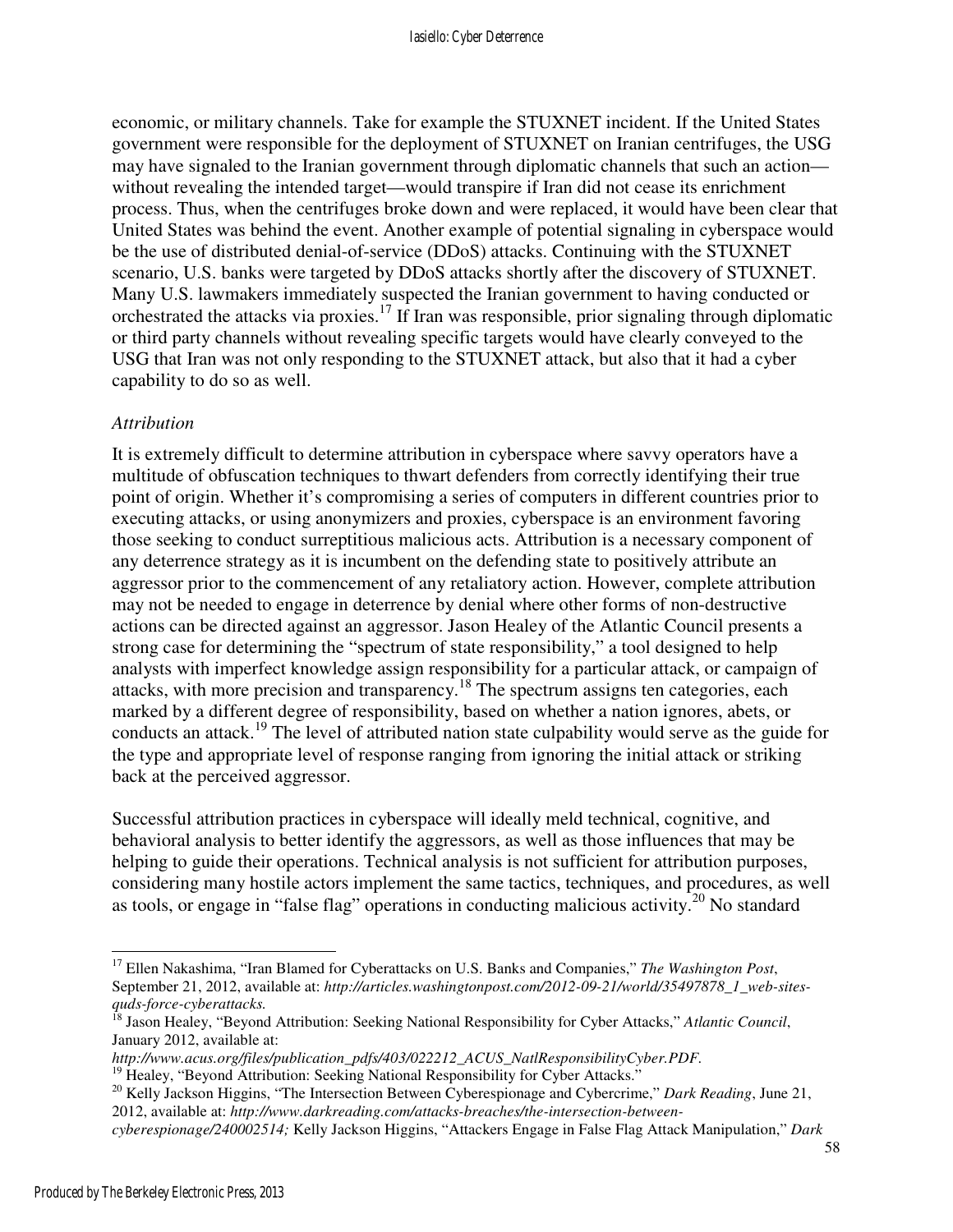methodology exists today for establishing a degree of confidence in determining cyberattribution.<sup>21</sup> When it comes to possibly deploying a cyber deterrence by punishment, the defender must be able to identify the perpetrator for an appropriate response action. Several problems inhibit quick and accurate attribution processes including: misattribution; the time it takes to collect and analyze the attack method employed; and identifying actor motive, behavior, and outside influences. Nevertheless, in order to avoid public embarrassment and reduce the volume and likelihood of collateral damage, an acceptable level of attribution must be performed prior to the commencement of any retaliatory action.

### *Proportionality*

Based on the 1949 Geneva Conventions on the Law of Armed Conflict and the principles of proportionality, as well as those expressed in NATO's recent drafting of the Tallinn Manual advocating cyber war's assimilation into conventional warfare, a retaliatory cyber action needs to be proportional, particularly if leveled against a suspected state or state-sponsored actor. That is, "it must be comparable to the initial wrong and not equate to an escalation."<sup>22</sup> Here, a nation state's credibility is interlinked with proportionality in that the nation state must not only strike back against the aggressor but it must do so in a way as to make its point—that is, it must be a forceful strike—but not so forceful as to solicit negative reaction in the global community. A nation state's credibility on the world stage rests in its ability to back what it says, and be judicious enough to not be perceived as heavy-handed. What is more, it needs to consider unintended consequences as a result of cyber retaliation. Take for example the STUXNET worm used against Iranian nuclear centrifuges. The malware was written to target specific configuration requirements, in this case, the Siemens software resident on the centrifuges. However, despite being surreptitiously inserted and deployed on a non-Internet connected network, the virus did escape, infecting computers in Azerbaijan, Indonesia, India, Pakistan, and the United States.<sup>23</sup> Such outcomes can not only prove detrimental to a nation state's public image, but also risk bringing in third party nation states or politically or ideologically motivated actors into the conflict (e.g., the hacker attacks against U.S. government websites after the accidental bombing of the Chinese Embassy in the then Yugoslavia in 1999 and the initiation of 2001 China - U.S. hacker conflict after the collision of the U.S. spy plane and a Chinese jet).  $^{24}$ 

Proportionality in cyberspace is difficult to achieve for a variety of reasons. It should reflect the commensurate amount of damage done to a target that was suffered by the victim as to mitigate the risk of escalation. Perhaps more importantly, a nation state acting independently of a respected international organization such as the United Nations mandate, it runs the risk of

<sup>24</sup> Ellen Mesmer, "Kosovo Cyber War Intensifies; Chinese Hackers Targeting U.S. Sites, Government Says," *CNN Online*, May 12, 1999, available at: *http://www.cnn.com/TECH/computing/9905/12/cyberwar.idg/*; Craig S. Smith, "May 6-12: The First World Hacker War," *The New York Times*, May 13, 2001, available at: *http://www.nytimes.com/2001/05/13/weekinreview/may-6-12-the-first-world-hacker-war.html.*

 $\overline{a}$ 

*Reading*, October 1, 2012, available at: *http://www.darkreading.com/attacks-breaches/attackers-engage-in-falseflag-attack-ma/240008256.*

<sup>21</sup> Emilio Iasiello, "Identifying Cyber-Attackers to Require High-Tech Sleuthing Skills," *National Defense*, December 2012, available at:

*http://www.nationaldefensemagazine.org/archive/2012/December/Pages/IdentifyingCyber-AttackerstoRequireHigh-TechSleuthingSkills.aspx.*

<sup>22</sup> Eric Talbon Jensen, "Cyber Deterrence," *Emory International Law Review* 26:2 (2012): 799.

<sup>23</sup> "W32.Stuxnet," *Symantec*, February 26, 2013, available at:

*http://www.symantec.com/security\_response/writeup.jsp?docid=2010-071400-3123-99.*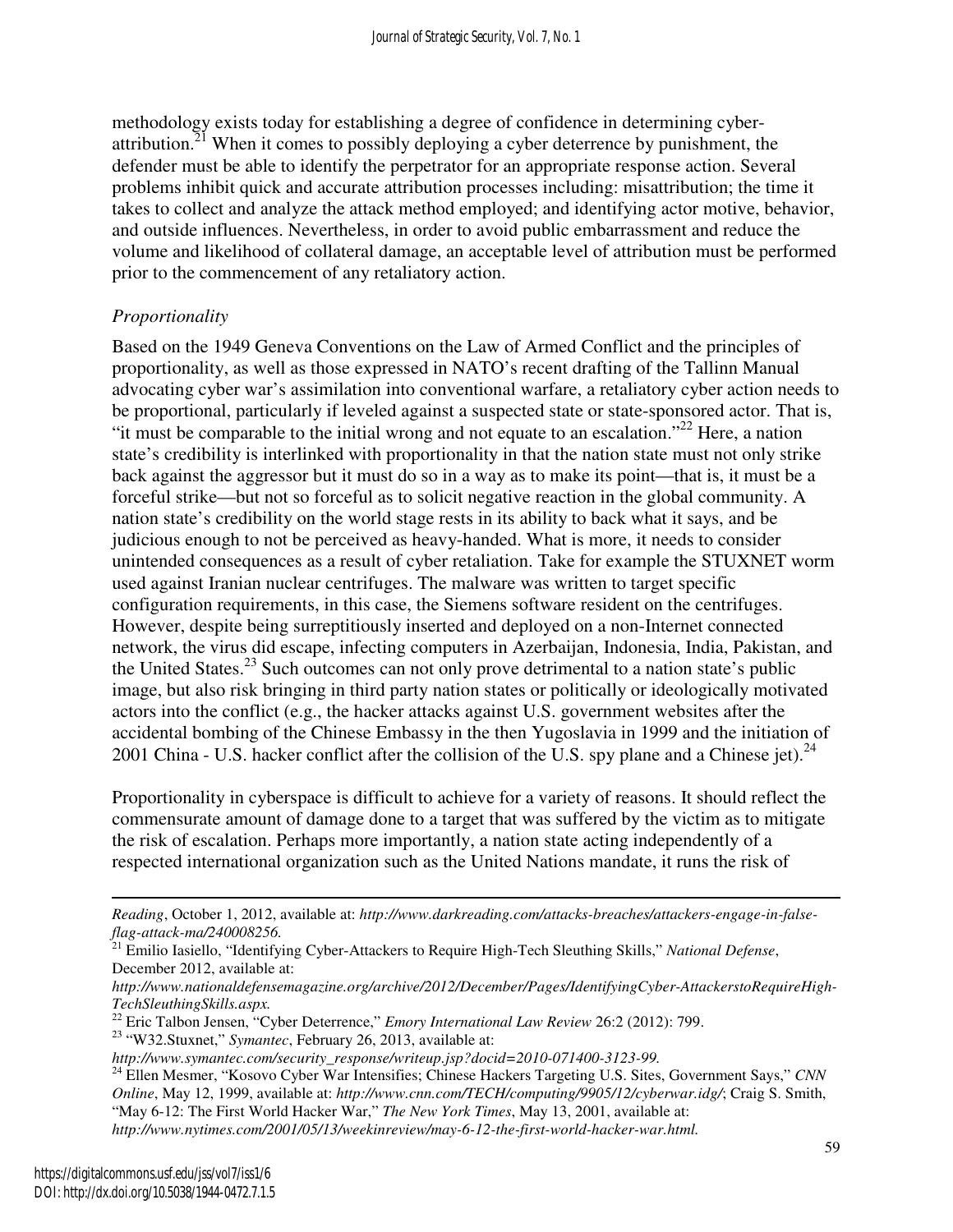diplomatic and even economic blowback for its action. Therefore, prior to retaliation, the type of kinetic or non-kinetic response, the promptness of the retaliation, the projected consequences and battle damage assessment, and the potential political fallout should all be factored in the decision making process.

## Other Deterrence Strategies

There are other deterrent strategies that have achieved mixed levels of success that can be used to as potential benchmarks for cyber deterrence. In these cases, while there are some shared commonalities such as diverse threat actor landscapes, asymmetric capabilities of defenders and aggressors, and military operations, each have their own unique challenges that can't be assimilated to the cyber environment. A brief examination of nuclear, terrorism, and rogue state deterrence models will serve as comparative paradigms to see if some of the principles that make them successful can be applied to the cyber domain.

### *Nuclear Deterrence*

There is no greater example of a successful deterrent strategy than that demonstrated by the United States and the Soviet Union during the Cold War. At its core, nuclear deterrence was directed at states already armed with nuclear weapons and was aimed at deterring their use.<sup>25</sup> By the early 1970s, the "mutually assured destruction" theory prevailed; neither the United States nor the Soviet Union was motivated, foolish, ignorant, or incoherent to accept the risk of nuclear war.<sup>26</sup> The results of nuclear deterrence have been a resounding achievement, as no nation state since that time has ever deployed a nuclear weapon against a target, as the costs in lives, recovery, international prestige, and natural resources have far outweighed any prospective benefit to using nuclear weapons in any conflict.

But can the principles involved in nuclear deterrence be applied to cyberspace? Widely viewed as an asymmetric power/threat like its nuclear counterpart, the cyber domain is easily translatable into a similar paradigm in certain areas. The below Table highlights key similarities shared between cyber and nuclear deterrence strategies:

### **Table 1: Key Similarities Between Cyber and Nuclear Conflict<sup>27</sup>**

|    | 1. Both operate at all three level of military operations: strategic, operational, and tactical,  |
|----|---------------------------------------------------------------------------------------------------|
|    | with the potential to have effects ranging from small- to population-scale.                       |
|    | 2. Both have the capacity to create large-scale, even existentially, destructive effects.         |
| 3. | Both can be conducted between nation-states, between a nation-state and non-state actors,         |
|    | or between hybrids involving nation-states and non-state actor proxies.                           |
|    | 4. Both nuclear and cyber conflict "could present the adversary with decisive defeat,             |
|    | negating the need to fight conventional wars."                                                    |
|    | 5. Both can intentionally or unintentionally cause <i>cascade effects</i> beyond the scope of the |

 $\overline{a}$ <sup>25</sup> Jeffrey Record, "Nuclear Deterrence, Preventative War, and Counterproliferation," *The Cato Institute* 519 (July 8,2004), available at: *http://www.cato.org/sites/cato.org/files/pubs/pdf/pa519.pdf.*

<sup>26</sup> Keith B. Payne and C. Dale Walton, "Deterrence in the Post-Cold War World," *Strategy in the Contemporary World, An Introduction to Strategic Studies*, ed. John Baylis, James Wirtz, Eliot Cohen, and Colins. Gray (New York: Oxford University Press, 2002):169.

<sup>27</sup> Dr. James C. Mulvenon and Dr. Gregory J. Rattray, "Addressing Cyber Instability: Executive Summary," *The Atlantic Council*, July 8,2004, available at: *http://www.acus.org/files/CCSA\_Addressing\_Cyber\_Instability.pdf.*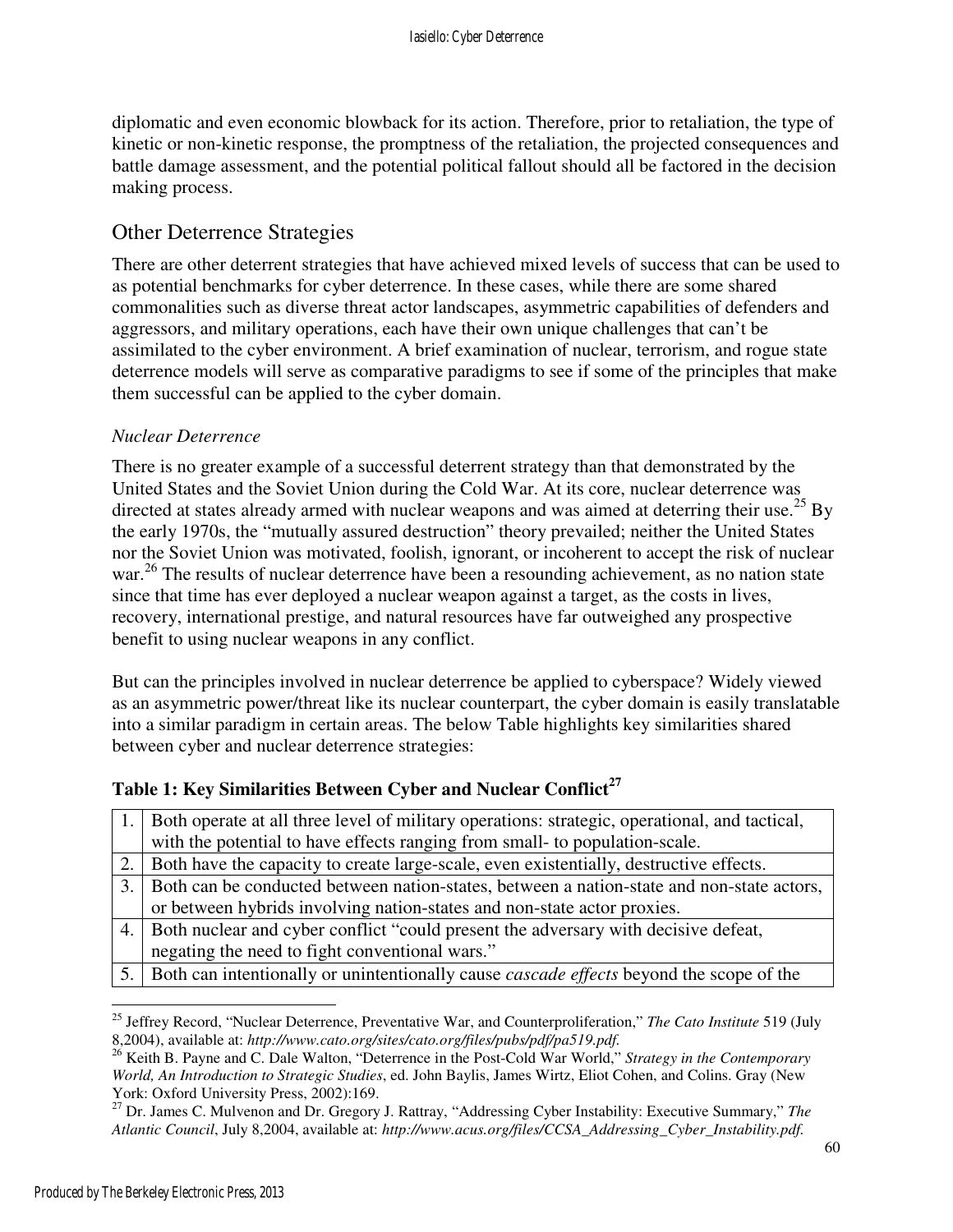| original<br>attack target. |  |
|----------------------------|--|

However, despite some crossover, there are too many inconsistencies that prevent an even partial adoption of the nuclear deterrence model. These range from the volume of actors operating in cyberspace to the comparison of weapon strength to the dual use nature of the tools themselves.

Key differences include:

- Nation states typically do not assume responsibility for hostile actions taken in cyber space.
- There has been no awe inspiring, game changing show of what a cyber attack can do; while incidents like STUXNET and the wiper malware that destroyed 30,000 hard drives for the Saudi oil company Saudi Aramco were significant disruptions, they were not enough to severely impact operations at either the nuclear facility or the oil company.
- Attribution in cyberspace is extremely difficult and cannot be as precise as identifying a nation state that has launched a nuclear weapon and,
- Unlike nuclear weapons development, which can be monitored, there is no similar transparency for nation state production of cyber weapons, nor an international watchdog agency to track such developments.<sup>28</sup>

Factor in the involvement of proxy groups and third party cutouts, the expanding and borderless nature of the operating environment, and the uncertainty that actors can actually be deterred, and it is evident that the same fundamental transparencies that have made nuclear deterrence a success do not have the same applicability in cyberspace.

## *Terrorism Deterrence*

Several authors believe that terrorism deterrence can succeed on some level, particularly if a terrorist organization assumes the attributes of a nation state, when real assets can be damaged influencing terrorist leadership to constrain its policies in order to preserve them.<sup>29</sup> One author argues that the assassination of top-level leaders and operational commanders have had a temporary deterrent effect, if only to provide a lull time in which these groups have had to reorganize themselves.<sup>30</sup> Another author advocates for deterrence to achieve success against the terrorist target, the threatened party must understand the (implicit or explicit) threat, and decision-making by the adversary must be sufficiently influenced by calculations of costs and benefits.<sup>31</sup> Another author states that even if terrorists are generally not deterrable some specific terrorist actions may be deterrable even today.<sup>32</sup>

Nevertheless, there are far more obstacles to, rather than benefits from, deterring terrorism, many of which are shared by the cyber domain, particularly when it comes to trying to deter a

 $\overline{a}$ <sup>28</sup> Iasiello, Emilio, *Cyber Attack: A Dull Tool to Shape Foreign Policy* (Tallinn: NATO CCD COE Publications, May 2013), 398.

<sup>29</sup> Shmuel Bar, "Deterring Terrorists," *Hoover Institution*, June 2, 2008, available at: *http://www.hoover.org/publications/policy-review/article/5674.*

<sup>&</sup>lt;sup>30</sup> Bar, "Deterring Terrorists."

<sup>31</sup> Robert F. Trager and Dessislava P. Zagorcheva, "Deterring Terrorism," *International Security* 30:3 (Winter 2005/2006): 87.

<sup>32</sup> Davis, Paul K. and Brian Michael Jenkins, *Deterrence &Influence in Counterterrorism: A Component in the War on Al Qaeda* (Santa Monica, CA: RAND Corp., 2002), 59.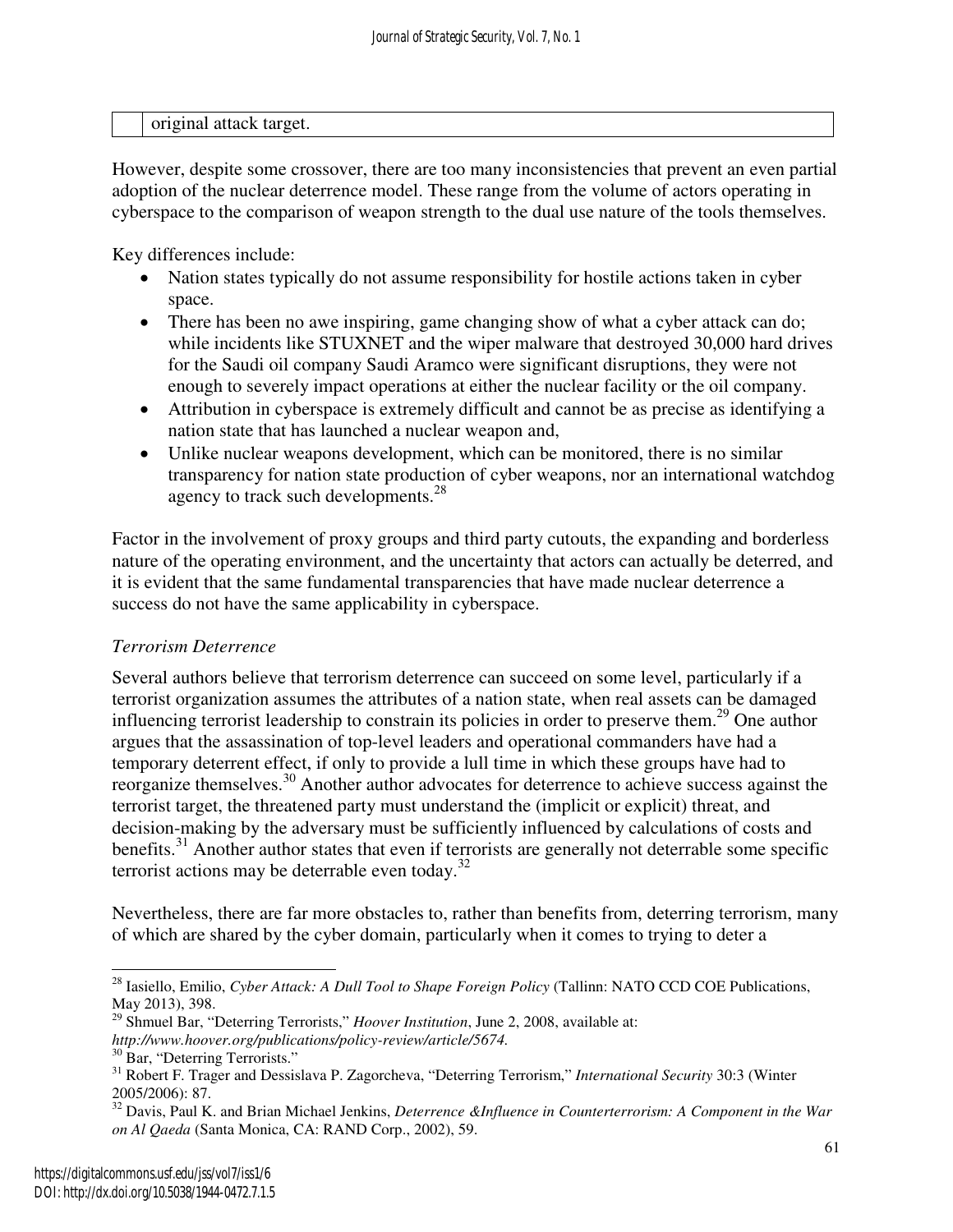perseverant adversary that does not necessarily reside in one or the same location. How does one deter the activities of an individual or group without knowing who they are or where they reside?

Another factor complicating deterrence efforts is motivation. While the terrorist leadership may value their own lives, groups are full of individuals willing to die for a cause. United Kingdom national security scholar John Gearson suggests that traditional concepts of deterrence will not work against a terrorist enemy whose avowed tactics are wanton destruction and the targeting of innocents; whose so called soldiers seek martyrdom and death and whose most potent protection is statelessness.<sup>33</sup> Upon closer inspection, the first half of Gearson's statement is very applicable toward hostile cyber actors as well. Actors motivated by a cause, whether political, ideological, or financial, are hard pressed to be deterred unless some formative action can cause them significant physical, emotional, or financial impact to curb engagement in further hostile activity in cyberspace.

Another facet challenging a successful deterrence strategy is consistently influencing terrorist behavior. In order to be successful, a direct response deterrent threat must be made conditional on an adversary's behavior; if individuals and political groups believe that they will be targeted as part of the U.S. war on terror regardless of their actions, they have less incentive to show restraint.<sup>34</sup> To date, there have been no publicly observed incidents or evidence where cyber deterrence by denial or punishment has been successfully used to mitigate hostile cyber activity, or influence the actors directing or conducting the activity.

### *Rogue States*

The United States also engages in deterrent strategies against those rogue states that pose a threat to its national security interests. There are cases to be made on both sides of the equation regarding if U.S. policies successfully deter states such as Syria and North Korea. On one hand, there has not been a military conflict between the United States and these adversaries suggesting current deterrence efforts have been a success. On the other hand, these states continue to pursue programs viewed by the U.S. government as hostile regardless of U.S. diplomatic/economic efforts to halt their progress. In its second term, the Bush administration announced a new approach that it called "tailored deterrence" to be leveraged against these rogue states.<sup>35</sup> The basis for this line of reasoning was that different strategies could be crafted for different states and situations, and that the United States would have to learn what regimes valued most in order to develop a deterrent strategy that would most effectively target the psychological profiles of their leaders.<sup>36</sup> However, there are recent anecdotal examples that illustrate why rogue state deterrence is difficult to achieve.

• **North Korea:** In 2013, North Korea conducted its third nuclear test. In response, the United States sent B-52 bombers followed by B-2 stealth bombers on practice flights over South Korea. North Korea responded by increased hostile rhetoric and appeared prepared to launch a test flight of a new missile. Worried about escalating the situation,

-

<sup>33</sup> John Gearson, "Deterring Conventional Terrorism: From Punishment to Denial and Resilience," *Contemporary Security Policy*, 33:1 (2012): 171.

<sup>&</sup>lt;sup>34</sup> Matt Kroenig and Barry Pavel, "How to Deter Terrorism," *The Washington Quarterly* 5:2 (Spring 2012): 21.

<sup>&</sup>lt;sup>35</sup> Knopf, "Use With Caution: The Value and Limits of Deterrence Against Asymmetric Threats."

<sup>36</sup> Ibid.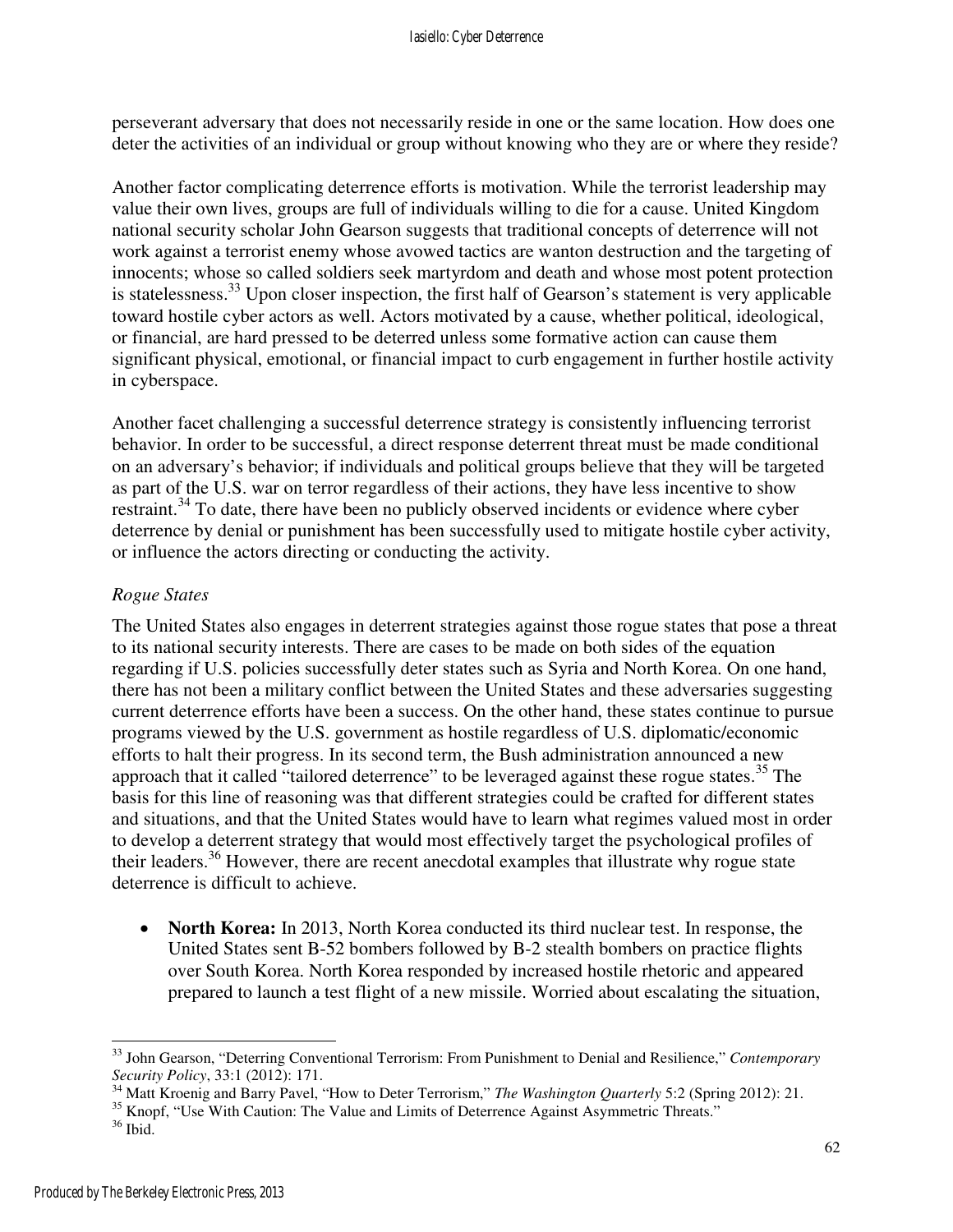the U.S. dialed back its comments and military maneuvers.<sup>37</sup> In this instance, deterrent military actions did not reduce tensions between the U.S. and North Korea, and even risked escalating matters to a military conflict.

• **Syria:** In August 2012, in response to Syrian rebels attempting to overthrow the Syrian regime of Bashar al-Assad, President Barack Obama stated that any use of chemical weapons would cross a "red line." The President bolstered these comments in December adding that use of chemical weapons would have "consequences"—bureaucratic-speak for potential kinetic or military responses.<sup>38</sup> However, when the United States failed to act once chemical weapons had been used, the U.S. government lost considerable credibility—a necessary component of a deterrent by punishment strategy.

Potential removal from office is not always a deterrent factor when dealing with rogue nation states run by authoritarian regimes. What is more, the removal of leaders still has not dissuaded other totalitarian leaders from their courses of action. For example, Muammar Gaddafi's besiegement by civil war in 2011 coupled with his ultimate demise with the support of U.S. and NATO material and logistical support has done nothing to convince Syria's al-Assad to step down.

Similarly, nation state operators, mercenary groups for hire, hacktivists, or criminals will likely be undeterred by law enforcement, intelligence, or military engagement. Cyber criminals continue their activities despite several high profile international arrests. $39$  Suspected nation state actors continue to engage in cyber espionage despite being called out in public forums.<sup>40</sup> Operation Ababil hacktivists continue to conduct DDoS against U.S. financial institutions for the better part of a year and a half without consequence.<sup>41</sup> Ultimately, trying to apply a rogue state deterrent strategy against the cyber environment may not be a suitable fit, due to the complexity and diversity of the threat actor landscape. Many of these actors do not operate like a rogue state whose ultimate purpose is regime stability and preservation of leadership; as such, these actors do not cherish the same values. Even suspected nation state actors answer to their chain of command and would only stop given the proper instruction from above.

## Can Cyber Deterrence Work?

Martin Libicki states, "The goal of cyber deterrence is to reduce the risk of cyber attacks to an acceptable level at an acceptable cost," where the defending nation state mitigates potential offensive action by threatening a potent retaliation.<sup>42</sup> But can such a policy actually be successful? While it is entirely possible that cyber deterrence will not be executed in a vacuum,

<sup>42</sup> Libicki, Martin, *Cyberdeterrence and Cyberwar* (Santa Monica, CA: RAND Corp., 2009), available at: *http://www.rand.org/content/dam/rand/pubs/monographs/2009/RAND\_MG877.pdf.*

<sup>-</sup> $37$  Ibid.

 $^{38}$  Ibid.

<sup>39</sup> "FBI: More Arrests in International Cyber Crime Takedown," *Infosec Island*, July 13, 2012, available at: *http://www.infosecisland.com/blogview/21907-FBI-More-Arrests-in-International-Cyber-Crime-Takedown.html*; James O'Toole, "Global Financial Cybercrime Sting Yields 24 Arrests," *Money CNN Online*, June 26, 2012, available at: *http://money.cnn.com/2012/06/26/technology/cybercrime-arrests/index.htm.*

<sup>40</sup> Steve Ragan, "China's APT 1 Still Operating With the Same Modus Operandi," *Security Week*, May 1, 2013, available at: *http://www.securityweek.com/chinas-apt1-still-operating-same-modus-operandi.*

<sup>41</sup> Tracy Kitten, "DDoS: Attackers Announce Phase 4," *Bank Info Security*, July 23, 2013, available at: *http://www.bankinfosecurity.com/ddos-attackers-announce-phase-4-a-5929/op-1.*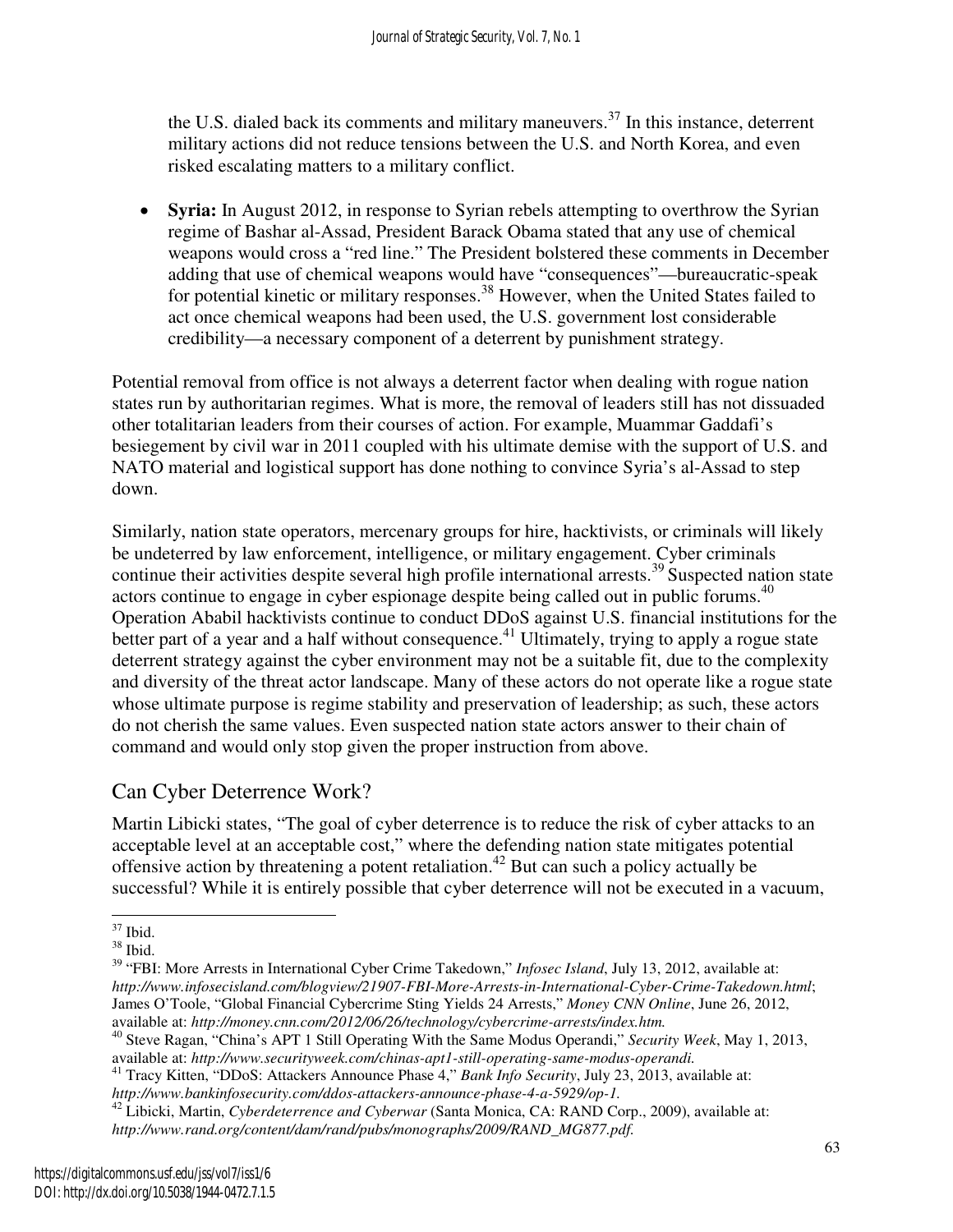#### Iasiello: Cyber Deterrence

in its 2011 *Strategy for Operating in Cyberspace*, the DoD justified the use of active cyber defense measures to prevent intrusions and affect adversary activities on DoD networks and systems.<sup>43</sup> This responsibility, coupled with the disclosure of the once classified Presidential Policy Directive-20 (if this is a legitimate document), indicate that the U.S. can engage in offensive cyber activity to curb an imminent threat, or ongoing attack that do not require prior Presidential approval, suggesting that deterrent cyber actions may be conducted as an isolated effort.<sup>44</sup> Therefore, taken in this context, prior to engaging in a retaliatory strike back option, it is necessary to make some points clear with regards to cyber deterrence. In no way does advocating offensive actions for defensive purposes nullify the need to have an established cyber defense posture. As such, some truths remain:

- 1. **Traditional Cyber Defenses Still Need to Be in Place**. An argument can be made that a successful "deterrence by punishment" policy would greatly reduce expenditures associated with traditional cyber security to include devices, programs, and the costs associated with upkeep, maintenance, and replacement. However, this is misleading. A deterrence strategy cannot address all of cyberspace's hostile actors. If deterrence is meant to dissuade serious actors such as nation states or the more sophisticated cyber criminals and hacktivists groups, what will stop the majority of other "noise" that targets networks? Jim Lewis, a cyber expert from the Center of Strategic & International Studies, states that "survey data consistently shows that 80-90 percent of successful breaches of corporate networks required only the most basic techniques, and that 96 percent of those could have been avoided if proper security controls were in place.<sup>45</sup> Indeed, the same sentiment was expressed when Australia's Defense Signals Directorate in partnership with the U.S. National Security Agency came up with a list of measures that would mitigate most of the "successful" attacks they had surveyed in 2009 and 2010.<sup>46</sup> Thus, even the most basic computer security practices would still be required in order to achieve maximum cyber defense coverage.
- 2. **Deterrence by Punishment Relies on the Rationality of Actors**. Deterrence is an option that will work only if the people/groups/government being deterred are rational; and as such, can be deterred because they are unwilling to risk losing something of greater value. Currently, adversaries operate in cyberspace because they do not fear retaliation due to known attribution challenges, and the connected, nebulous, unsecure environment favors their maneuvers. Therefore, a nation state may be more conducive to deterrence than a terrorist or hacktivist organization. If the adversary does not hold a rational view of the world and his place in it, or he does not have anything to lose or be threatened, he may be very difficult to deter from a specific course of action.
- 3. **The Adversary Must Have Something of Value**. Building on the previous statement, the adversary must have something of value for a pre-emptive/retaliatory strike to be effective. If he doesn't, then the threat of cyber deterrence becomes inconsequential. For

2013, available at: *http://csis.org/files/publication/130212\_Lewis\_RaisingBarCybersecurity.pdf.*

<sup>-</sup><sup>43</sup> "Strategy for Operating in Cyberspace," *Department of* Defense, June 2011, available at: *http://www.defense.gov/news/d20110714cyber.pdf.*

<sup>44</sup> "Presidential Policy Directive-20," *The White House*, available at:

*http://www.theguardian.com/world/interactive/2013/jun/07/obama-cyber-directive-full-text.*

<sup>45</sup> James A. Lewis, "Raising the Bar on Cyber Security," *Center for Strategic & International Studies*, February 12,

<sup>46</sup> Lewis, "Raising the Bar on Cyber Security."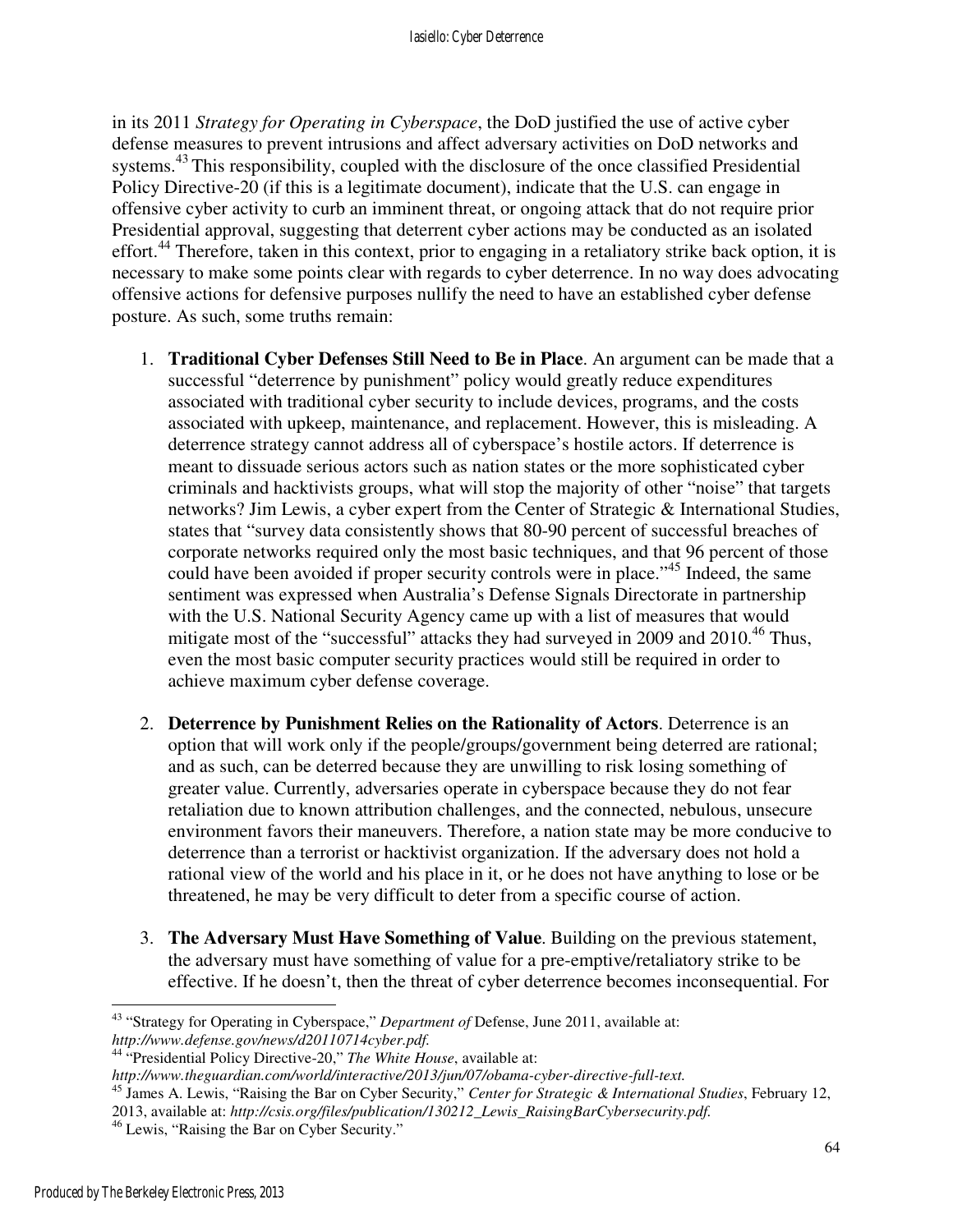example, a nation state likely has many assets linked to the Internet or are at least networked. But what if it is a closed state? For example, North Korea has very few online assets connected to the Internet that can be targeted remotely (suggesting that any effective cyber operation against a high value target would have to be conducted via close operations, as was suspected in the STUXNET incident). And if the adversary is a cellular-structured terrorist or hacktivist group dispersed globally, what value point can be leveraged that will have sway over the actions of the entire group?

With these truths in mind, and upon review of current deterrence strategies against other targets, it is evident that cyber deterrence by punishment success rests in three fundamental axioms:

Attribution. It may seem like common sense, but it is essential for a government to know who attacked it before launching any counterattack. But how does one gain reasonable confidence in a domain that thrives on ambiguity? There are so many factors to consider prior to launching a retaliatory strike including but not limited to: the attacker's identity (If linked to a nation state, did the attacker receive orders from above or is he acting alone? If a third party, is it working on behalf of a nation state government or just acting to support it? Is it a false flag operation, why or why not?); motivations for the attack (What prompted the attack? Was it in itself retaliation for something that the targeted nation state did?); and the intention of the attack (Was the intent of the attack to destroy, degrade, deny, or disrupt, or something else? Did the attack have an intended purpose other than what is being seen on the surface?). Also, some things to consider: if the originating attack were viewed as cause-motivated, several states, hackers, or hacktivists would have reasons to having conducted the attack. Even if these third parties were acting on behalf of the state, do you hold the state or the actors responsible? Who exactly is the target – the nation state pulling the strings or the actors conducting the attacks?

But is attribution enough? When one looks at the amount of governments that have singled out China as the main hacking threat to their nations, little has been done to either stop or deter Chinese cyber espionage. President Obama has had several talks with Chinese counterpart Xi Jinping that has yet to yield any substantive results.<sup>47</sup> While there has been no known U.S. attempt at conducting a retaliatory strike (as of yet) against the Chinese, this goes to prove that attribution is not a panacea, even when directly confronting the alleged perpetrator directly, and that the challenge remains to convince the attacker that he has in fact been caught doing something specific.<sup>48</sup>

• **Repeatability**. Repeatability across many different threat actors is an important facet of cyber deterrence, and one of its biggest questions. Can individual actors, cyber criminal groups, foreign intelligence services, military units all be deterred using the same

 $\overline{a}$ <sup>47</sup> Scott Neumann, "Chinese Cyber Hacking Discussed at Obama-Xi Summit," *NPR Online*, June 9, 2013, available at: *http://www.npr.org/blogs/thetwo-way/2013/06/09/190058558/chinese-cyber-hacking-discussed-at-obama-xisummit;* Lucian Constantin, "The Chinese Hacker Group that Hit the New York Times is Back with Updated Tools," *Computerworld*, August 12, 2013, available at:

*http://www.computerworld.com/s/article/9241577/The\_Chinese\_hacker\_group\_that\_hit\_the\_N.Y.\_Times\_is\_back\_ with\_updated\_tools.*

<sup>&</sup>lt;sup>48</sup> Libicki, "Cyberdeterrence and Cyberwar."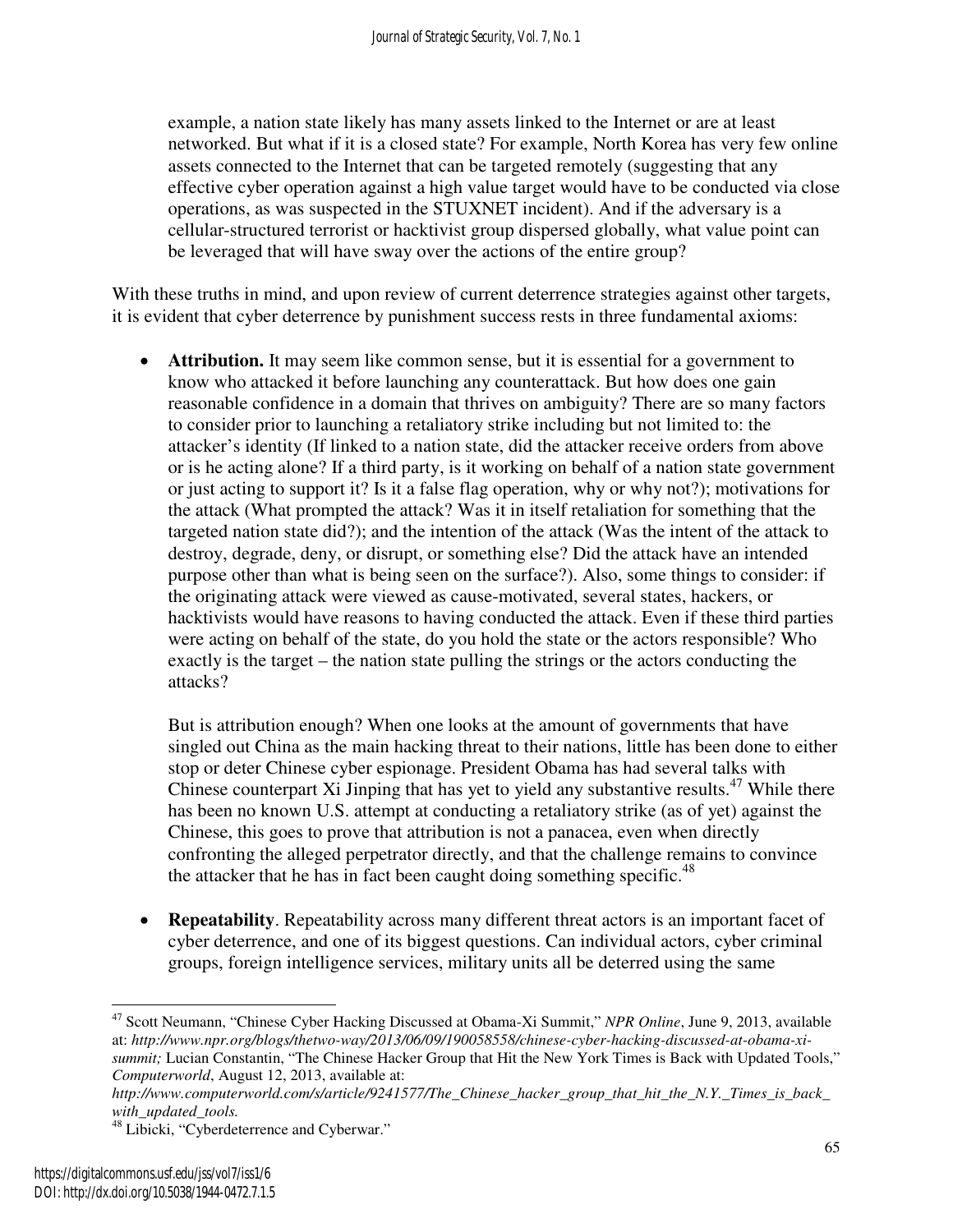strategy? A quick answer is no. Different strategies and applications would have to be applied to different actor targets. For example, how a government might deter a criminal group targeting its defense industrial base may be different than how it might deter an adversarial nation state, or even an allied one, from conducting espionage activity. For many large, well-networked nation states, the cyber threat actors targeting its assets are diverse. Suffice to say, individual actors and smaller, less capable groups (unless working on behalf of an adversarial nation state) are unlikely to be on the end of a retaliatory cyber attack for their activities. However, larger, more sophisticated cyber crime groups, hacktivists, and nation state actors are more primed for retaliation as they generally generate more publicity and cause the most damage. For deterrence by punishment to work effectively, the target needs to understand that the retaliatory action is a direct result of the offending action. If a target fails to understand the retaliation, it may be necessary to repeat the act using stronger, more obvious tactics. However, this runs the risk of misinterpretation by the target, and if the target has failed to understand the retaliatory nature of the cyber attack, it may see such an attack as an originating act. This could quickly escalate the situation into greater cyber conflict.

• **Success**. In the case of cyber deterrence by punishment, there is the tactical objective of either stopping a cyber attack while it's happening, punishing the offenders after it happened, or punishing the offenders prior to them launching an initial attack. In the case of punishing an offender during a cyber attack, the objective would be to get him to stop attacking; in the case of punishing an offender after attack, the objective would be to hurt him so he will not engage in similar activity in the future; and finally, in the case of a preemptive strike, the objective would be to again hurt him enough so that he will be deterred from ever engaging in an attack. Tactically, these objectives all have merit, but how will they strategically be viable? In other words, would the battle be won at the expense of losing the war? For example, engaging in a pre-emptive or retaliatory cyber strike presupposes that you have successfully attributed, identified, and reconnoitered the target, presumably, in this case, the computer from which the adversary is operating. While the pre-emptive/retaliatory strike may destroy that computer, the adversary may have ten or fifty more computers from which to keep operating. In this example, can the defending nation believe that they really won the engagement? In another example, if the pre-emptive/retaliatory strike is directed at a different target (e.g., a power grid, a critical infrastructure, etc.), how does the victim state take proportionality into account, especially if the adversary has not even conducted an attack? Furthermore, how does the defending state know that the adversary will understand that the pre-emptive/retaliatory strike is in response to potential, ongoing, or future action, and that the message of deterrence will be received, and accepted? What is more, if the adversary is a nation state, how does one account for potential escalatory actions as a result of a perceived disproportionate retaliatory strike? Martin Libicki points out that:

> "attackers are likely to escalate if they (1) do not believe cyber retaliation is merited; (2) face internal pressures to respond in an obviously painful way; or (3) believe they will lose in a cyber tit-for-tat but can counter in domains where they enjoy superiority."<sup>49</sup>

<sup>-</sup> $49$  Ibid.